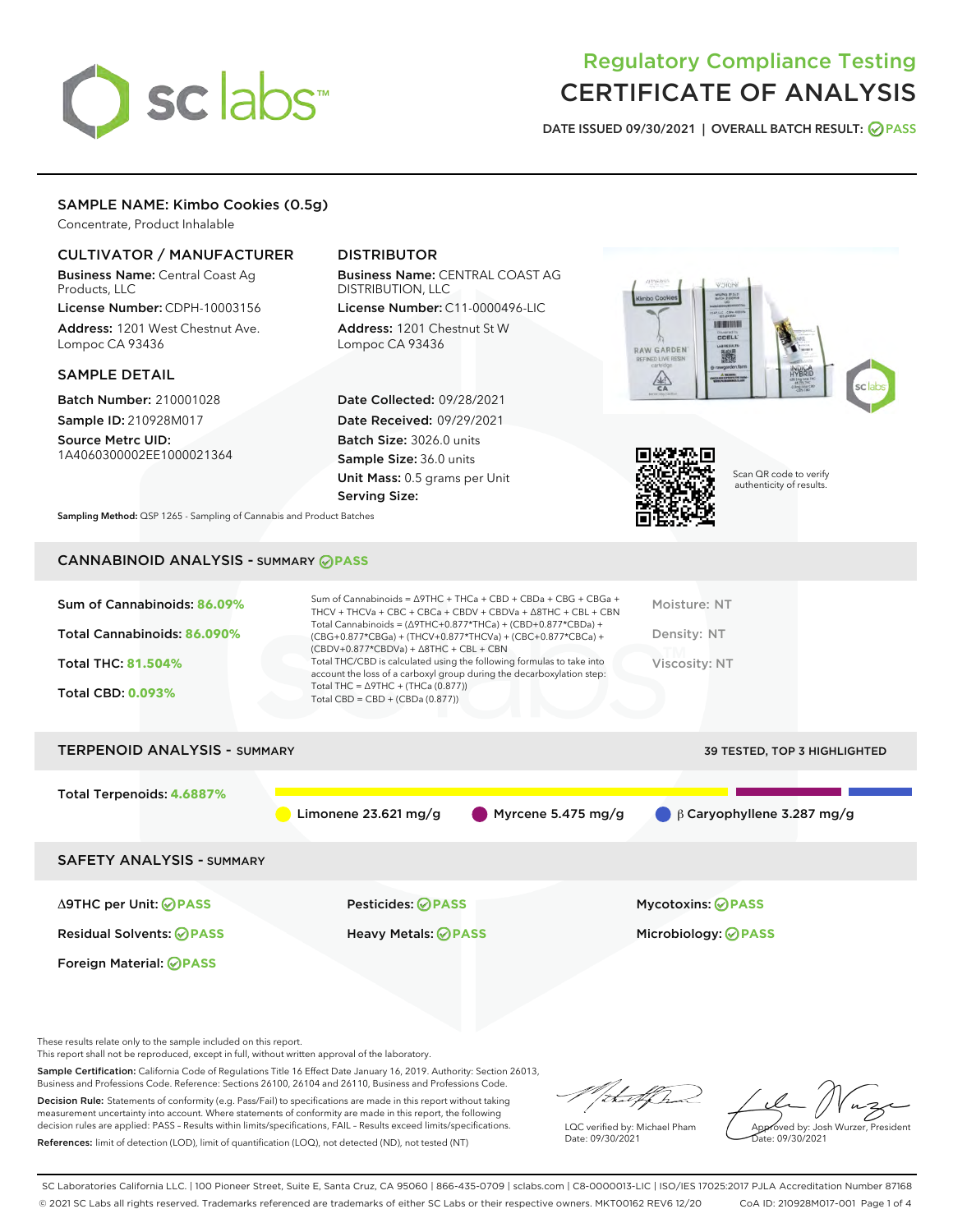



KIMBO COOKIES (0.5G) | DATE ISSUED 09/30/2021 | OVERALL BATCH RESULT: @ PASS

#### CANNABINOID TEST RESULTS - 09/30/2021 2 PASS

Tested by high-performance liquid chromatography with diode-array detection (HPLC-DAD). **Method:** QSP 1157 - Analysis of Cannabinoids by HPLC-DAD

#### TOTAL CANNABINOIDS: **86.090%**

Total Cannabinoids (Total THC) + (Total CBD) + (Total CBG) + (Total THCV) + (Total CBC) + (Total CBDV) + ∆8THC + CBL + CBN

TOTAL THC: **81.504%** Total THC (∆9THC+0.877\*THCa)

TOTAL CBD: **0.093%**

Total CBD (CBD+0.877\*CBDa)

TOTAL CBG: 4.073% Total CBG (CBG+0.877\*CBGa)

TOTAL THCV: 0.3% Total THCV (THCV+0.877\*THCVa)

TOTAL CBC: ND Total CBC (CBC+0.877\*CBCa)

TOTAL CBDV: ND Total CBDV (CBDV+0.877\*CBDVa)

| <b>COMPOUND</b>  | LOD/LOQ<br>(mg/g)          | <b>MEASUREMENT</b><br><b>UNCERTAINTY</b><br>mg/g | <b>RESULT</b><br>(mg/g) | <b>RESULT</b><br>(%) |
|------------------|----------------------------|--------------------------------------------------|-------------------------|----------------------|
| <b>A9THC</b>     | 0.06 / 0.26                | ±28.037                                          | 815.04                  | 81.504               |
| <b>CBG</b>       | 0.06/0.19                  | ±1.605                                           | 40.73                   | 4.073                |
| <b>THCV</b>      | 0.1 / 0.2                  | ±0.15                                            | 3.0                     | 0.30                 |
| <b>CBN</b>       | 0.1/0.3                    | ±0.08                                            | 1.2                     | 0.12                 |
| <b>CBD</b>       | 0.07/0.29                  | ±0.043                                           | 0.93                    | 0.093                |
| $\triangle$ 8THC | 0.1/0.4                    | N/A                                              | <b>ND</b>               | <b>ND</b>            |
| <b>THCa</b>      | 0.05/0.14                  | N/A                                              | <b>ND</b>               | <b>ND</b>            |
| <b>THCVa</b>     | 0.07/0.20                  | N/A                                              | <b>ND</b>               | <b>ND</b>            |
| <b>CBDa</b>      | 0.02/0.19                  | N/A                                              | <b>ND</b>               | <b>ND</b>            |
| <b>CBDV</b>      | 0.04 / 0.15                | N/A                                              | <b>ND</b>               | <b>ND</b>            |
| <b>CBDVa</b>     | 0.03/0.53                  | N/A                                              | <b>ND</b>               | <b>ND</b>            |
| <b>CBGa</b>      | 0.1 / 0.2                  | N/A                                              | <b>ND</b>               | <b>ND</b>            |
| <b>CBL</b>       | 0.06/0.24                  | N/A                                              | <b>ND</b>               | <b>ND</b>            |
| <b>CBC</b>       | 0.2 / 0.5                  | N/A                                              | <b>ND</b>               | <b>ND</b>            |
| <b>CBCa</b>      | 0.07/0.28                  | N/A                                              | <b>ND</b>               | <b>ND</b>            |
|                  | <b>SUM OF CANNABINOIDS</b> |                                                  | 860.90 mg/g             | 86.09%               |

#### **UNIT MASS: 0.5 grams per Unit**

| ∆9THC per Unit                        | 1120 per-package limit     | 407.52 mg/unit<br><b>PASS</b> |
|---------------------------------------|----------------------------|-------------------------------|
| <b>Total THC per Unit</b>             |                            | 407.52 mg/unit                |
| <b>CBD per Unit</b>                   |                            | $0.46$ mg/unit                |
| <b>Total CBD per Unit</b>             |                            | $0.46$ mg/unit                |
| Sum of Cannabinoids<br>per Unit       |                            | 430.45 mg/unit                |
| <b>Total Cannabinoids</b><br>per Unit |                            | 430.44 mg/unit                |
| <b>MOISTURE TEST RESULT</b>           | <b>DENSITY TEST RESULT</b> | <b>VISCOSITY TEST RESULT</b>  |

Not Tested

Not Tested

Not Tested

#### TERPENOID TEST RESULTS - 09/30/2021

Terpene analysis utilizing gas chromatography-flame ionization detection (GC-FID). **Method:** QSP 1192 - Analysis of Terpenoids by GC-FID

| <b>COMPOUND</b>         | LOD/LOQ<br>(mg/g) | <b>MEASUREMENT</b><br><b>UNCERTAINTY</b><br>mg/g | <b>RESULT</b><br>(mg/g)                         | <b>RESULT</b><br>(%) |
|-------------------------|-------------------|--------------------------------------------------|-------------------------------------------------|----------------------|
| Limonene                | 0.005 / 0.016     | ±0.3378                                          | 23.621                                          | 2.3621               |
| <b>Myrcene</b>          | 0.008 / 0.025     | ±0.0706                                          | 5.475                                           | 0.5475               |
| $\beta$ Caryophyllene   | 0.004 / 0.012     | ±0.1170                                          | 3.287                                           | 0.3287               |
| $\beta$ Pinene          | 0.004 / 0.014     | ±0.0364                                          | 3.165                                           | 0.3165               |
| Ocimene                 | 0.011 / 0.038     | ±0.0828                                          | 2.578                                           | 0.2578               |
| Linalool                | 0.009 / 0.032     | ±0.0887                                          | 2.333                                           | 0.2333               |
| $\alpha$ Pinene         | 0.005 / 0.017     | ±0.0184                                          | 2.144                                           | 0.2144               |
| Fenchol                 | 0.010 / 0.034     | ±0.0394                                          | 1.018                                           | 0.1018               |
| Terpineol               | 0.016 / 0.055     | ±0.0561                                          | 0.914                                           | 0.0914               |
| $\alpha$ Humulene       | 0.009 / 0.029     | ±0.0274                                          | 0.855                                           | 0.0855               |
| Camphene                | 0.005 / 0.015     | ±0.0054                                          | 0.473                                           | 0.0473               |
| trans-ß-Farnesene       | 0.008 / 0.025     | ±0.0110                                          | 0.311                                           | 0.0311               |
| Terpinolene             | 0.008 / 0.026     | ±0.0061                                          | 0.297                                           | 0.0297               |
| <b>Borneol</b>          | 0.005 / 0.016     | ±0.0058                                          | 0.137                                           | 0.0137               |
| Fenchone                | 0.009 / 0.028     | ±0.0034                                          | 0.116                                           | 0.0116               |
| Nerolidol               | 0.009 / 0.028     | ±0.0039                                          | 0.062                                           | 0.0062               |
| Guaiol                  | 0.009 / 0.030     | ±0.0027                                          | 0.058                                           | 0.0058               |
| $\gamma$ Terpinene      | 0.006 / 0.018     | ±0.0003                                          | 0.019                                           | 0.0019               |
| Citronellol             | 0.003 / 0.010     | ±0.0006                                          | 0.012                                           | 0.0012               |
| Geraniol                | 0.002 / 0.007     | ±0.0005                                          | 0.012                                           | 0.0012               |
| $\alpha$ Phellandrene   | 0.006 / 0.020     | N/A                                              | <loq< th=""><th><loq< th=""></loq<></th></loq<> | <loq< th=""></loq<>  |
| $\alpha$ Terpinene      | 0.005 / 0.017     | N/A                                              | <loq< th=""><th><loq< th=""></loq<></th></loq<> | <loq< th=""></loq<>  |
| Sabinene Hydrate        | 0.006 / 0.022     | N/A                                              | <loq< th=""><th><loq< th=""></loq<></th></loq<> | <loq< th=""></loq<>  |
| Nerol                   | 0.003 / 0.011     | N/A                                              | <loq< th=""><th><loq< th=""></loq<></th></loq<> | <loq< th=""></loq<>  |
| Caryophyllene<br>Oxide  | 0.010 / 0.033     | N/A                                              | <loq< th=""><th><loq< th=""></loq<></th></loq<> | <loq< th=""></loq<>  |
| $\alpha$ Bisabolol      | 0.008 / 0.026     | N/A                                              | <loq< th=""><th><loq< th=""></loq<></th></loq<> | <loq< th=""></loq<>  |
| Sabinene                | 0.004 / 0.014     | N/A                                              | ND                                              | <b>ND</b>            |
| 3 Carene                | 0.005 / 0.018     | N/A                                              | ND                                              | <b>ND</b>            |
| p-Cymene                | 0.005 / 0.016     | N/A                                              | ND                                              | ND                   |
| Eucalyptol              | 0.006 / 0.018     | N/A                                              | <b>ND</b>                                       | <b>ND</b>            |
| (-)-Isopulegol          | 0.005 / 0.016     | N/A                                              | ND                                              | ND                   |
| Camphor                 | 0.006 / 0.019     | N/A                                              | ND                                              | ND                   |
| Isoborneol              | 0.004 / 0.012     | N/A                                              | <b>ND</b>                                       | <b>ND</b>            |
| Menthol                 | 0.008 / 0.025     | N/A                                              | <b>ND</b>                                       | ND                   |
| R-(+)-Pulegone          | 0.003 / 0.011     | N/A                                              | ND                                              | ND                   |
| <b>Geranyl Acetate</b>  | 0.004 / 0.014     | N/A                                              | ND                                              | <b>ND</b>            |
| $\alpha$ Cedrene        | 0.005 / 0.016     | N/A                                              | <b>ND</b>                                       | ND                   |
| Valencene               | 0.009 / 0.030     | N/A                                              | ND                                              | ND                   |
| Cedrol                  | 0.008 / 0.027     | N/A                                              | <b>ND</b>                                       | ND                   |
| <b>TOTAL TERPENOIDS</b> |                   |                                                  | 46.887 mg/g                                     | 4.6887%              |

SC Laboratories California LLC. | 100 Pioneer Street, Suite E, Santa Cruz, CA 95060 | 866-435-0709 | sclabs.com | C8-0000013-LIC | ISO/IES 17025:2017 PJLA Accreditation Number 87168 © 2021 SC Labs all rights reserved. Trademarks referenced are trademarks of either SC Labs or their respective owners. MKT00162 REV6 12/20 CoA ID: 210928M017-001 Page 2 of 4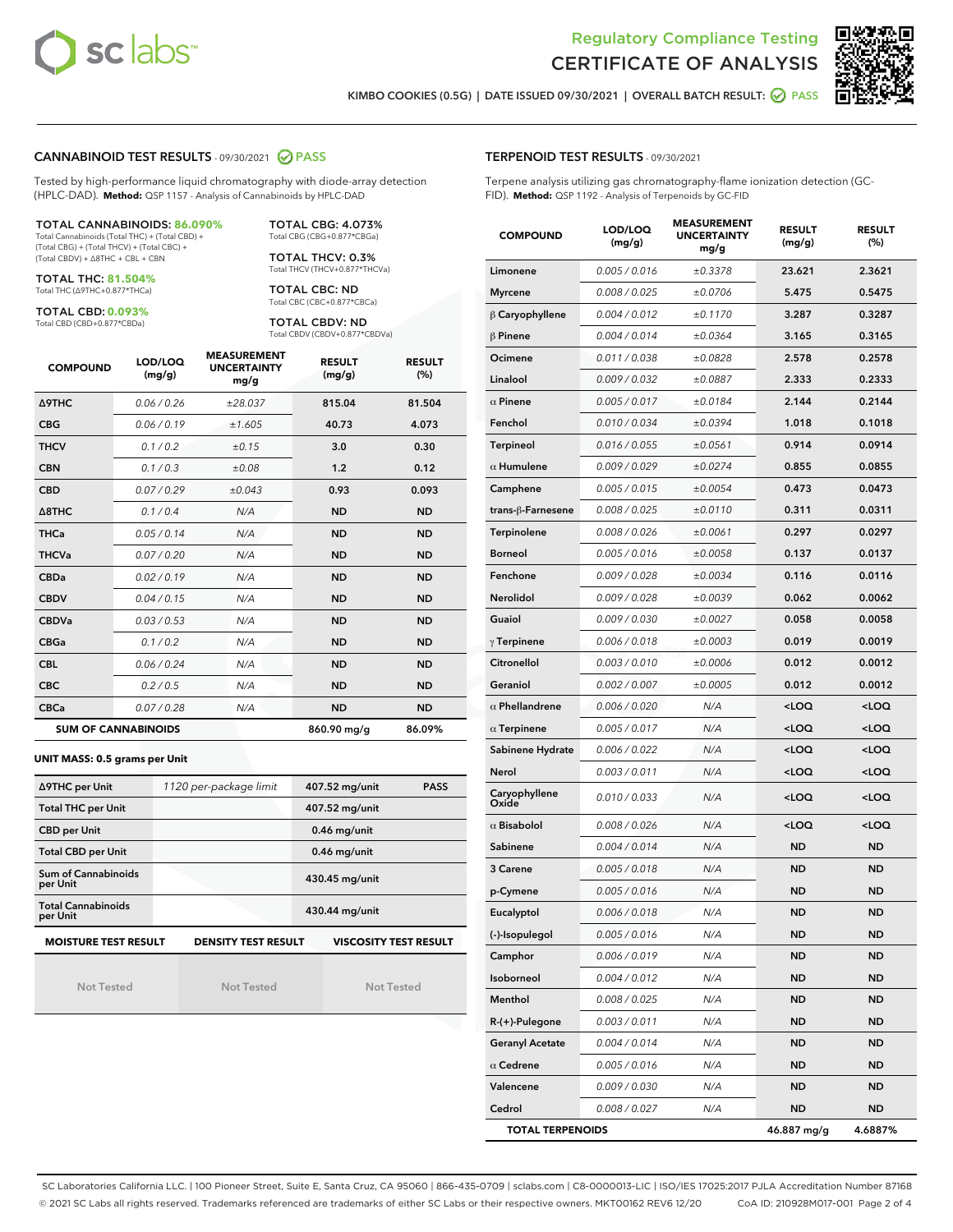



KIMBO COOKIES (0.5G) | DATE ISSUED 09/30/2021 | OVERALL BATCH RESULT:  $\bigcirc$  PASS

# CATEGORY 1 PESTICIDE TEST RESULTS - 09/29/2021 2 PASS

Pesticide and plant growth regulator analysis utilizing high-performance liquid chromatography-mass spectrometry (HPLC-MS) or gas chromatography-mass spectrometry (GC-MS). \*GC-MS utilized where indicated. **Method:** QSP 1212 - Analysis of Pesticides and Mycotoxins by LC-MS or QSP 1213 - Analysis of Pesticides by GC-MS

| <b>COMPOUND</b>             | LOD/LOQ<br>$(\mu g/g)$ | <b>ACTION</b><br><b>LIMIT</b><br>$(\mu q/q)$ | <b>MEASUREMENT</b><br><b>UNCERTAINTY</b><br>$\mu$ g/g | <b>RESULT</b><br>$(\mu g/g)$ | <b>RESULT</b> |
|-----------------------------|------------------------|----------------------------------------------|-------------------------------------------------------|------------------------------|---------------|
| Aldicarb                    | 0.03 / 0.08            | $\ge$ LOD                                    | N/A                                                   | <b>ND</b>                    | <b>PASS</b>   |
| Carbofuran                  | 0.02 / 0.05            | $\ge$ LOD                                    | N/A                                                   | <b>ND</b>                    | <b>PASS</b>   |
| Chlordane*                  | 0.03 / 0.08            | $\ge$ LOD                                    | N/A                                                   | <b>ND</b>                    | <b>PASS</b>   |
| Chlorfenapyr*               | 0.03/0.10              | $\ge$ LOD                                    | N/A                                                   | <b>ND</b>                    | <b>PASS</b>   |
| Chlorpyrifos                | 0.02 / 0.06            | $\ge$ LOD                                    | N/A                                                   | <b>ND</b>                    | <b>PASS</b>   |
| Coumaphos                   | 0.02 / 0.07            | $\ge$ LOD                                    | N/A                                                   | <b>ND</b>                    | <b>PASS</b>   |
| Daminozide                  | 0.02 / 0.07            | $\ge$ LOD                                    | N/A                                                   | <b>ND</b>                    | <b>PASS</b>   |
| <b>DDVP</b><br>(Dichlorvos) | 0.03/0.09              | $>$ LOD                                      | N/A                                                   | <b>ND</b>                    | <b>PASS</b>   |
| Dimethoate                  | 0.03 / 0.08            | $\ge$ LOD                                    | N/A                                                   | <b>ND</b>                    | <b>PASS</b>   |
| Ethoprop(hos)               | 0.03/0.10              | $\ge$ LOD                                    | N/A                                                   | <b>ND</b>                    | <b>PASS</b>   |
| Etofenprox                  | 0.02/0.06              | $>$ LOD                                      | N/A                                                   | <b>ND</b>                    | <b>PASS</b>   |
| Fenoxycarb                  | 0.03 / 0.08            | $\ge$ LOD                                    | N/A                                                   | <b>ND</b>                    | <b>PASS</b>   |
| Fipronil                    | 0.03/0.08              | $>$ LOD                                      | N/A                                                   | <b>ND</b>                    | <b>PASS</b>   |
| Imazalil                    | 0.02 / 0.06            | $\ge$ LOD                                    | N/A                                                   | <b>ND</b>                    | <b>PASS</b>   |
| Methiocarb                  | 0.02 / 0.07            | $\ge$ LOD                                    | N/A                                                   | <b>ND</b>                    | <b>PASS</b>   |
| Methyl<br>parathion         | 0.03/0.10              | $>$ LOD                                      | N/A                                                   | <b>ND</b>                    | <b>PASS</b>   |
| <b>Mevinphos</b>            | 0.03/0.09              | $>$ LOD                                      | N/A                                                   | <b>ND</b>                    | <b>PASS</b>   |
| Paclobutrazol               | 0.02 / 0.05            | $\ge$ LOD                                    | N/A                                                   | <b>ND</b>                    | <b>PASS</b>   |
| Propoxur                    | 0.03 / 0.09            | $\ge$ LOD                                    | N/A                                                   | <b>ND</b>                    | <b>PASS</b>   |
| Spiroxamine                 | 0.03 / 0.08            | $\ge$ LOD                                    | N/A                                                   | <b>ND</b>                    | <b>PASS</b>   |
| Thiacloprid                 | 0.03/0.10              | $\ge$ LOD                                    | N/A                                                   | <b>ND</b>                    | <b>PASS</b>   |
|                             |                        |                                              |                                                       |                              |               |

#### CATEGORY 2 PESTICIDE TEST RESULTS - 09/29/2021 @ PASS

| <b>COMPOUND</b>          | LOD/LOO<br>$(\mu g/g)$ | <b>ACTION</b><br>LIMIT<br>$(\mu g/g)$ | <b>MEASUREMENT</b><br><b>UNCERTAINTY</b><br>µg/g | <b>RESULT</b><br>$(\mu g/g)$ | <b>RESULT</b> |
|--------------------------|------------------------|---------------------------------------|--------------------------------------------------|------------------------------|---------------|
| Abamectin                | 0.03/0.10              | 0.1                                   | N/A                                              | <b>ND</b>                    | <b>PASS</b>   |
| Acephate                 | 0.02/0.07              | 0.1                                   | N/A                                              | <b>ND</b>                    | <b>PASS</b>   |
| Acequinocyl              | 0.02/0.07              | 0.1                                   | N/A                                              | <b>ND</b>                    | <b>PASS</b>   |
| Acetamiprid              | 0.02/0.05              | 0.1                                   | N/A                                              | <b>ND</b>                    | <b>PASS</b>   |
| Azoxystrobin             | 0.02/0.07              | 0.1                                   | N/A                                              | <b>ND</b>                    | <b>PASS</b>   |
| <b>Bifenazate</b>        | 0.01 / 0.04            | 0.1                                   | N/A                                              | <b>ND</b>                    | <b>PASS</b>   |
| <b>Bifenthrin</b>        | 0.02 / 0.05            | 3                                     | N/A                                              | <b>ND</b>                    | <b>PASS</b>   |
| <b>Boscalid</b>          | 0.03/0.09              | 0.1                                   | N/A                                              | <b>ND</b>                    | <b>PASS</b>   |
| Captan                   | 0.19/0.57              | 0.7                                   | N/A                                              | <b>ND</b>                    | <b>PASS</b>   |
| Carbaryl                 | 0.02/0.06              | 0.5                                   | N/A                                              | <b>ND</b>                    | <b>PASS</b>   |
| Chlorantranilip-<br>role | 0.04/0.12              | 10                                    | N/A                                              | <b>ND</b>                    | <b>PASS</b>   |
| Clofentezine             | 0.03/0.09              | 0.1                                   | N/A                                              | <b>ND</b>                    | <b>PASS</b>   |

| <b>CATEGORY 2 PESTICIDE TEST RESULTS</b> - 09/29/2021 continued |  |  |
|-----------------------------------------------------------------|--|--|
|                                                                 |  |  |

| <b>COMPOUND</b>               | LOD/LOQ<br>$(\mu g/g)$ | <b>ACTION</b><br><b>LIMIT</b><br>$(\mu g/g)$ | <b>MEASUREMENT</b><br><b>UNCERTAINTY</b><br>µg/g | <b>RESULT</b><br>(µg/g) | <b>RESULT</b> |
|-------------------------------|------------------------|----------------------------------------------|--------------------------------------------------|-------------------------|---------------|
| Cyfluthrin                    | 0.12 / 0.38            | $\overline{\mathcal{L}}$                     | N/A                                              | ND                      | <b>PASS</b>   |
| Cypermethrin                  | 0.11 / 0.32            | 1                                            | N/A                                              | <b>ND</b>               | <b>PASS</b>   |
| Diazinon                      | 0.02 / 0.05            | 0.1                                          | N/A                                              | ND                      | <b>PASS</b>   |
| Dimethomorph                  | 0.03 / 0.09            | 2                                            | N/A                                              | ND                      | <b>PASS</b>   |
| Etoxazole                     | 0.02 / 0.06            | 0.1                                          | N/A                                              | <b>ND</b>               | <b>PASS</b>   |
| Fenhexamid                    | 0.03 / 0.09            | 0.1                                          | N/A                                              | <b>ND</b>               | <b>PASS</b>   |
| Fenpyroximate                 | 0.02 / 0.06            | 0.1                                          | N/A                                              | ND                      | <b>PASS</b>   |
| Flonicamid                    | 0.03 / 0.10            | 0.1                                          | N/A                                              | ND                      | <b>PASS</b>   |
| Fludioxonil                   | 0.03 / 0.10            | 0.1                                          | N/A                                              | <b>ND</b>               | <b>PASS</b>   |
| Hexythiazox                   | 0.02 / 0.07            | 0.1                                          | N/A                                              | <b>ND</b>               | <b>PASS</b>   |
| Imidacloprid                  | 0.04 / 0.11            | 5                                            | N/A                                              | ND                      | <b>PASS</b>   |
| Kresoxim-methyl               | 0.02 / 0.07            | 0.1                                          | N/A                                              | <b>ND</b>               | <b>PASS</b>   |
| Malathion                     | 0.03 / 0.09            | 0.5                                          | N/A                                              | <b>ND</b>               | <b>PASS</b>   |
| Metalaxyl                     | 0.02 / 0.07            | $\overline{2}$                               | N/A                                              | ND                      | <b>PASS</b>   |
| Methomyl                      | 0.03 / 0.10            | 1                                            | N/A                                              | <b>ND</b>               | <b>PASS</b>   |
| Myclobutanil                  | 0.03 / 0.09            | 0.1                                          | N/A                                              | <b>ND</b>               | <b>PASS</b>   |
| Naled                         | 0.02 / 0.07            | 0.1                                          | N/A                                              | ND                      | <b>PASS</b>   |
| Oxamyl                        | 0.04 / 0.11            | 0.5                                          | N/A                                              | ND                      | <b>PASS</b>   |
| Pentachloronitro-<br>benzene* | 0.03 / 0.09            | 0.1                                          | N/A                                              | ND                      | <b>PASS</b>   |
| Permethrin                    | 0.04 / 0.12            | 0.5                                          | N/A                                              | ND                      | <b>PASS</b>   |
| Phosmet                       | 0.03/0.10              | 0.1                                          | N/A                                              | ND                      | <b>PASS</b>   |
| Piperonylbu-<br>toxide        | 0.02 / 0.07            | 3                                            | N/A                                              | ND                      | <b>PASS</b>   |
| Prallethrin                   | 0.03 / 0.08            | 0.1                                          | N/A                                              | ND                      | <b>PASS</b>   |
| Propiconazole                 | 0.02 / 0.07            | 0.1                                          | N/A                                              | ND                      | <b>PASS</b>   |
| Pyrethrins                    | 0.04 / 0.12            | 0.5                                          | N/A                                              | ND                      | <b>PASS</b>   |
| Pyridaben                     | 0.02 / 0.07            | 0.1                                          | N/A                                              | <b>ND</b>               | <b>PASS</b>   |
| Spinetoram                    | 0.02 / 0.07            | 0.1                                          | N/A                                              | ND                      | <b>PASS</b>   |
| Spinosad                      | 0.02 / 0.07            | 0.1                                          | N/A                                              | ND                      | <b>PASS</b>   |
| Spiromesifen                  | 0.02 / 0.05            | 0.1                                          | N/A                                              | ND                      | <b>PASS</b>   |
| Spirotetramat                 | 0.02 / 0.06            | 0.1                                          | N/A                                              | ND                      | <b>PASS</b>   |
| Tebuconazole                  | 0.02 / 0.07            | 0.1                                          | N/A                                              | ND                      | <b>PASS</b>   |
| Thiamethoxam                  | 0.03 / 0.10            | 5                                            | N/A                                              | ND                      | <b>PASS</b>   |
| Trifloxystrobin               | 0.03 / 0.08            | 0.1                                          | N/A                                              | ND                      | <b>PASS</b>   |

SC Laboratories California LLC. | 100 Pioneer Street, Suite E, Santa Cruz, CA 95060 | 866-435-0709 | sclabs.com | C8-0000013-LIC | ISO/IES 17025:2017 PJLA Accreditation Number 87168 © 2021 SC Labs all rights reserved. Trademarks referenced are trademarks of either SC Labs or their respective owners. MKT00162 REV6 12/20 CoA ID: 210928M017-001 Page 3 of 4